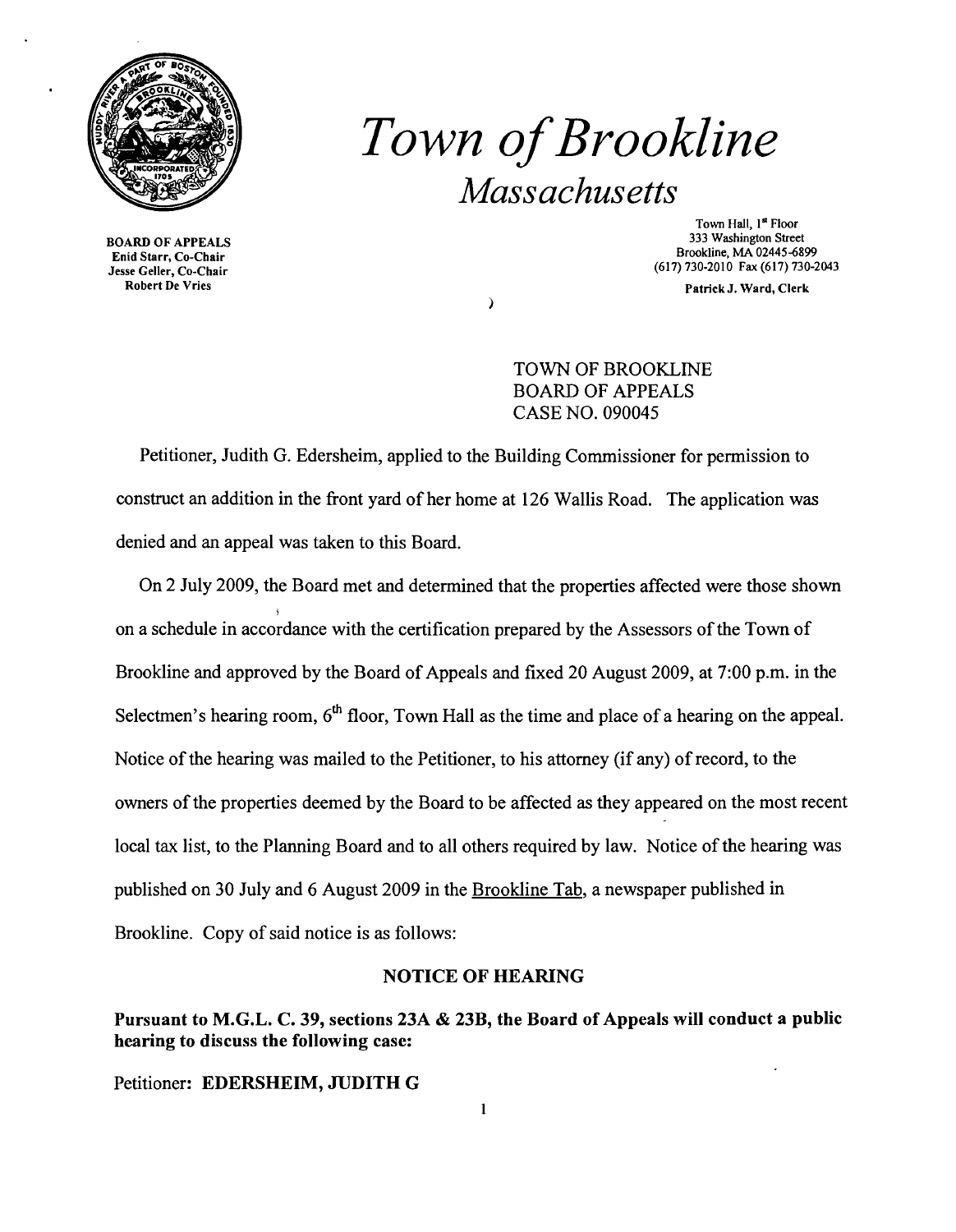Location of Premises: 126 WALLIS RD BRKL Date of Hearing: 08/20/09 Time of Hearing: 7:00p.m. Place of Hearing: Selectmen's Hearing Room, 6<sup>th</sup> floor

A public hearing will be held for a variance and/or special permit from:

5.43; Exceptions to Yard and Setback Regulations, Special Permit required.

5.50; Front Yard Requirements, Variance Required.

5.54.2; Exceptions for Existing Alignment, Variance required of the Zoning By-Law to construct an addition within the front yard at 126 WALLIS RD BRKL.

Said Premise located in a S-10 (single family) residence district.

*Hearings, once opened, may be continued by the Chair to a date and time certain. No further notice will be mailed to abutters or advertised in the TAB. Questions regarding whether a hearing has been continued, or the date and time ofany hearing may be directed to the Zoning Administrator at* 617-734-2134 *or check meeting calendar at:http://calendars.town.brookline.ma.usIMasterTownCalandarl?FormID=158.* 

The Town of Brookline does not discriminate on the basis of disability in admission to, access to, *or operations ofits programs, services or activities. Individuals who need auxiliary aidsfor*  effective communication in programs and services of the Town of Brookline are invited to make *their needs known to the ADA Coordinator, Stephen Bressler, Town of Brookline, 11 Pierce Street, Brookline, MA 02445. Telephone: (617) 730-2330; TDD (617) 730-2327.* 

## Enid Starr Jesse Geller Robert De Vries

At the time and place specified in the notice, this Board held a public hearing. Present at the hearing was Chairman, Jesse Geller and Board Members, Jonathan Book and Mark Allen. The petitioner, Judith Edersheim, was represented by Moira Breen of Maynard Design and Architecture, 160 Lincoln Road P.O. Box 457, Lincoln, MA 01773.

Ms. Breen described the home at 126 Wallis Road as a two-and-a-half story Colonial Revival single-family structure that was built in 1935. There is a small front porch that is covered by a pediment with an elliptical arch cut out that is supported by columns on either side. The front entry is flanked on either side by mature rhododendrons. She said that the rear yard has a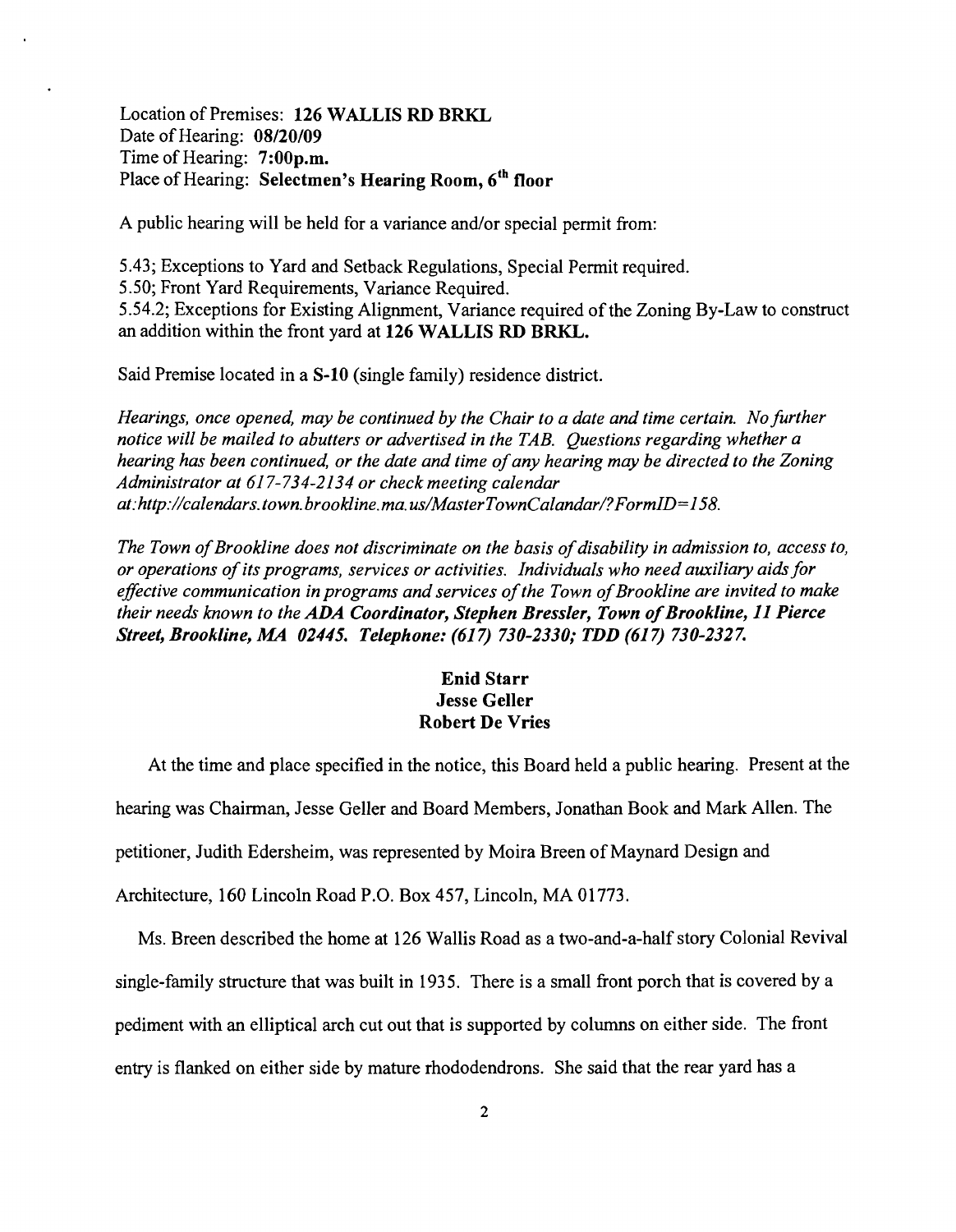downward sloping topography, and a walkout basement. There was a two-story addition done on the side of the home approximately ten years ago that encompasses a single room on both floors. The neighborhood is comprised of a variety of different styles of single family homes.

Ms. Breen said that her client is proposing to construct an addition on the front of the home which will extend and enclose the front porch. The existing porch measures roughly 4' deep and 9' wide and the addition will measure 10' deep and **11'** wide. The addition will be done in the same neoclassical style as the pediment, with a combination of materials including painted paneling, trim boards, and brick that should be consistent in appearance with the existing materials. The proposed addition will provide an area to create a first floor bathroom for Ms. Edersheim's elderly parents and a hall closet.

The Chairman asked whether any of the other Members of the Board had any questions. Board Member Allen asked whether any consideration was given to screening or hiding the exhaust vent on the new roof from view. Ms. Breen answered that the architectural staff was still considering ways to accommodate the requirement for a vent without detracting from the structure. Michael Shepard, Building Commissioner commented that the vent bay may be located on the freeze board or in the soffit of the overhang. If this could not be done, he recommended painting the roof vent to closely approximate the color of the roof shingles. Mr. Geller asked Ms. Breen to describe provision for counterbalancing amenities under Section 5.43 ofthe Zoning By-Law. Ms. Breen said that additional landscaping would be provided as a counterbalancing amenity.

The Chairman asked whether anyone in attendance wished to speak in favor of the proposed relief. Edward Koplow, a direct abutter at 134 Wallis Road, asked about the overall height of the addition and stated that he supports the requested relief if the addition is limited to one story.

3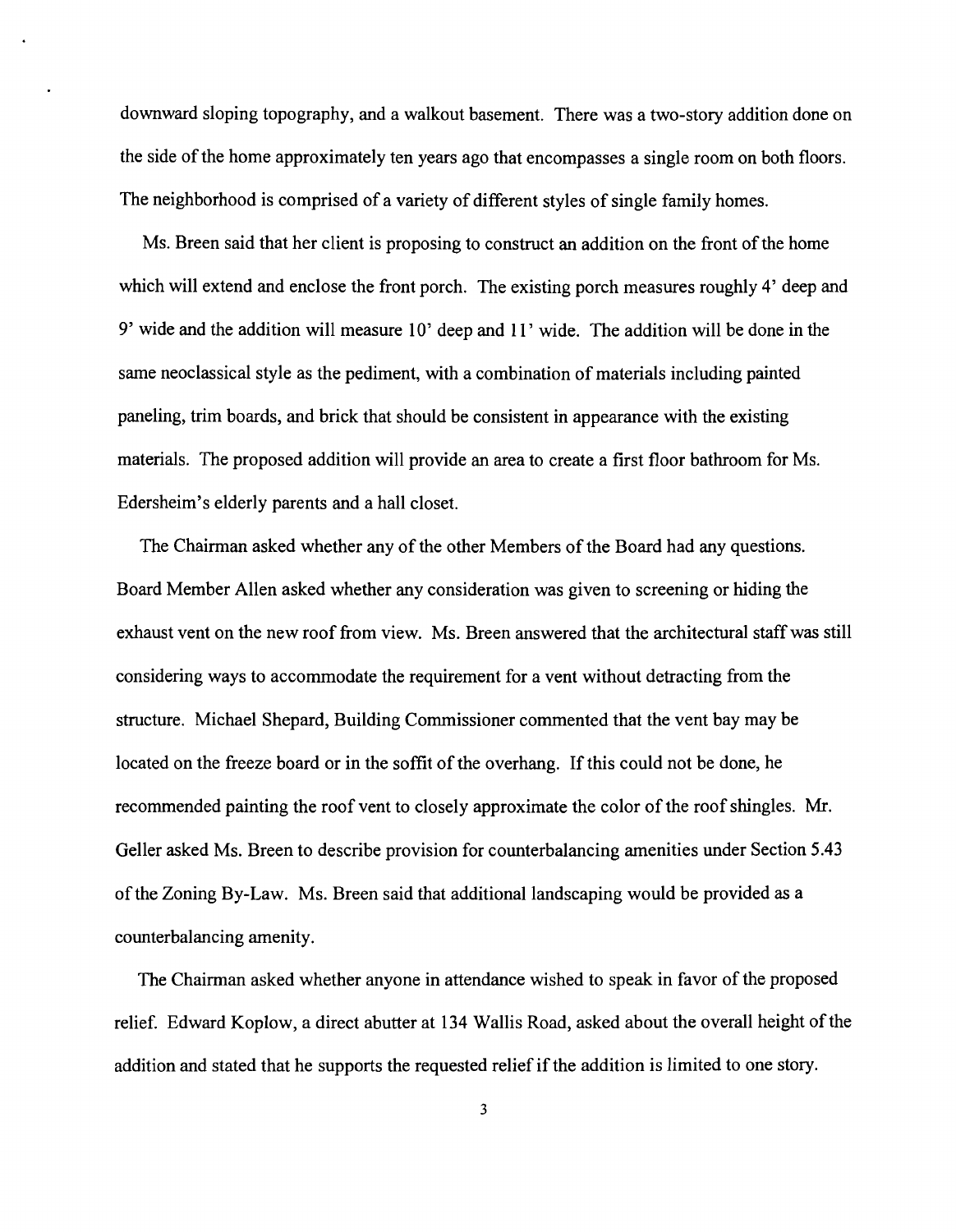Ms. Synowiec stated that the addition was one story and the peak of the roof terminated slightly

below the existing windows on the second floor.

The Chairman asked whether anyone in attendance wished to speak against the proposed

relief. No one spoke against the proposed relief.

Courtney Synowiec, Planner, delivered the findings of the Planning Board.

|  |  | <b>Section 5.50 – Front Yard Setbacks</b> |
|--|--|-------------------------------------------|
|  |  |                                           |

| Seibacks I         |                      |         |         | Regulied Existing Proposed Finding |
|--------------------|----------------------|---------|---------|------------------------------------|
| Front Yard Setback | $26.5 \text{ ft}$ .* | 25.8 ft | 20.2 ft | Special                            |
|                    |                      |         |         | Permit**                           |

\* Under Section 5.54.2, Exceptions to Existing Alignment, if the alignment of two or more existing buildings on lots on fronting on the same street is farther from the street than the required front yard depth, the average of the existing alignment of all buildings within 150 feet of said lot shall be the required 'front yard. The front setback requirement in an S-10 district is 20 ft.

\*\* Under Section 5.43, Exceptions to Yard and Setback Requirements, a special permit may be issued by the Board of Appeals to waive setback requirements if a counterbalancing amenity is provided. The applicant has indicated they will be providing landscaping, including preservation of the mature rhododendrons around the front portico, as a counterbalancing amenity.

Ms. Synowiec reported that the Planning Board was supportive of this proposal. The

alterations to the front porch appear to be consistent in style with the existing home, and should blend nicely. She said that the Board understood the applicant's desire for a first floor bathroom in order to improve the quality of life for her elderly parents, who live with her, and there are few available locations for such an addition. The Board thought that the front windows next to the addition would appear more attractive if shutters on both sides of the windows can be maintained. Otherwise they said that the proposal is a reasonable request and attractively designed. Therefore, the Planning Board recommended approval for the plans entitled 126 Wallis Road by Maynard Design and Architecture, dated 4/9/09, subject to the following conditions: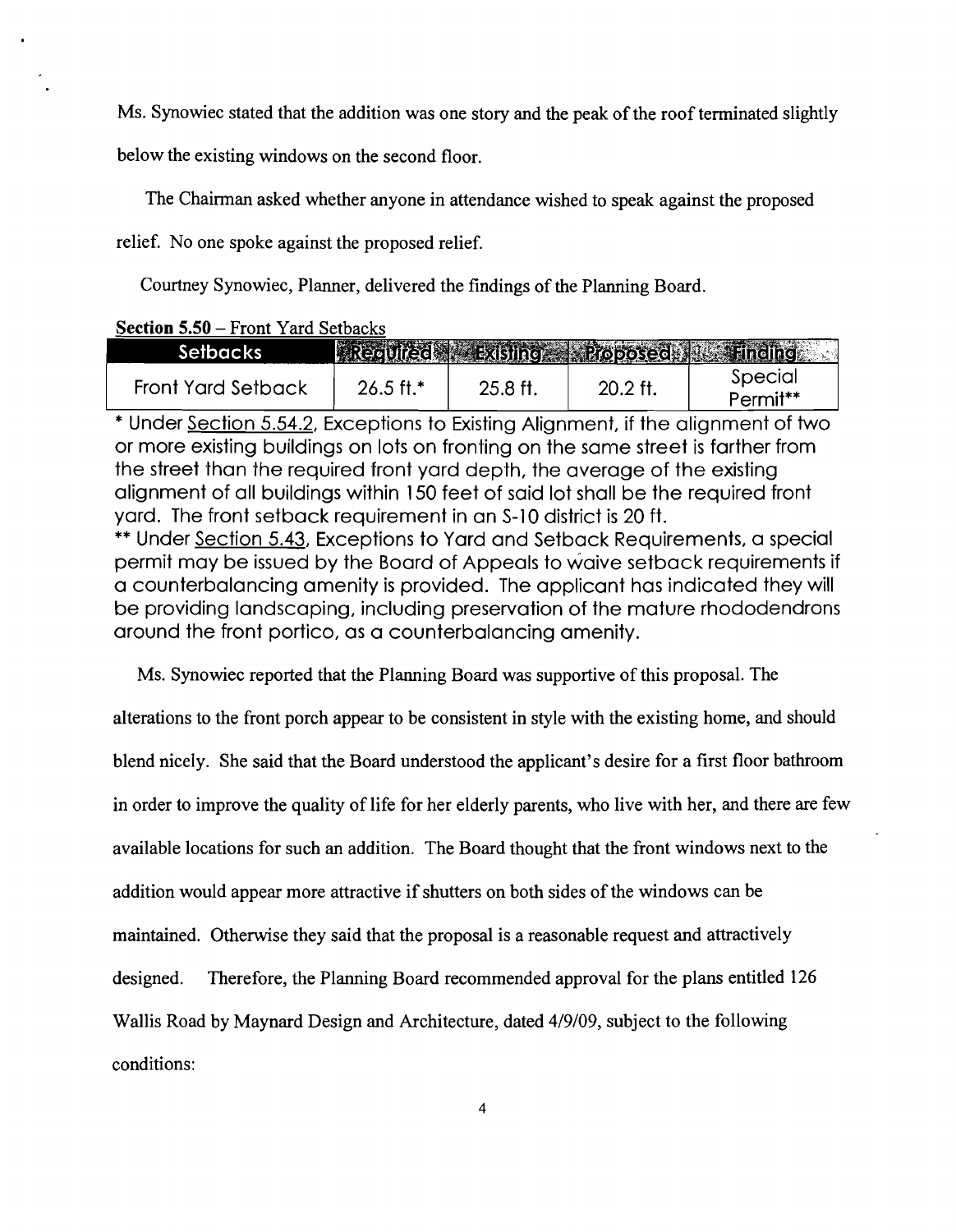- 1. Prior to the issuance of a building permit, final elevations indicating all materials shall be submitted to the Assistant Director of Regulatory Planning for review and approval.
- 2. Prior to the issuance of a building permit, a final landscaping plan indicating all counterbalancing amenities, or indicating preservation of the existing rhododendron plants, shall be submitted to the Assistant Director of Regulatory Planning for review and approval.
- 3. Prior to issuance of a building permit, the applicant shall submit to the Building Commissioner for review and approval for conformance to the Board of Appeals decision: 1) a final site plan, stamped and signed by a registered engineer or land surveyor; 2) final elevations stamped and signed by a registered architect; and 3) evidence that the Board of Appeals decision has been recorded at the Registry of Deeds.

Michael Shepard, Building Commissioner, delivered the comments from the Building Department. He said that the front setback for the zoning district was 20 feet and the addition was at 20.2 feet from the front lot line. He said that because properties in the same block were slightly farther back from the road, this petitioner needed relief from average alignment. Mr. Shepard stated that the addition appeared well designed and was in proportion to the façade of the house. He said that the Building Department was supportive of the relief as well as the conditions proposed by the Planning

The Board Members, having heard all the testimony, deliberated on the merits of the application. Mr. Book and Mr. Allen said that they were in favor of granting the requested relief subject to modifications to the conditions. The Board then determined, by unanimous vote that the petitioner has met the requirements necessary for grant of a Special Permit in accordance with Section 5.43 and Section 9.05 of the Zoning By-Law to waive the requested setback requirements if appropriate counterbalancing amenities are provided and subject to the conditions provided below and makes the following specific findings pursuant to said Section 9.05:

5